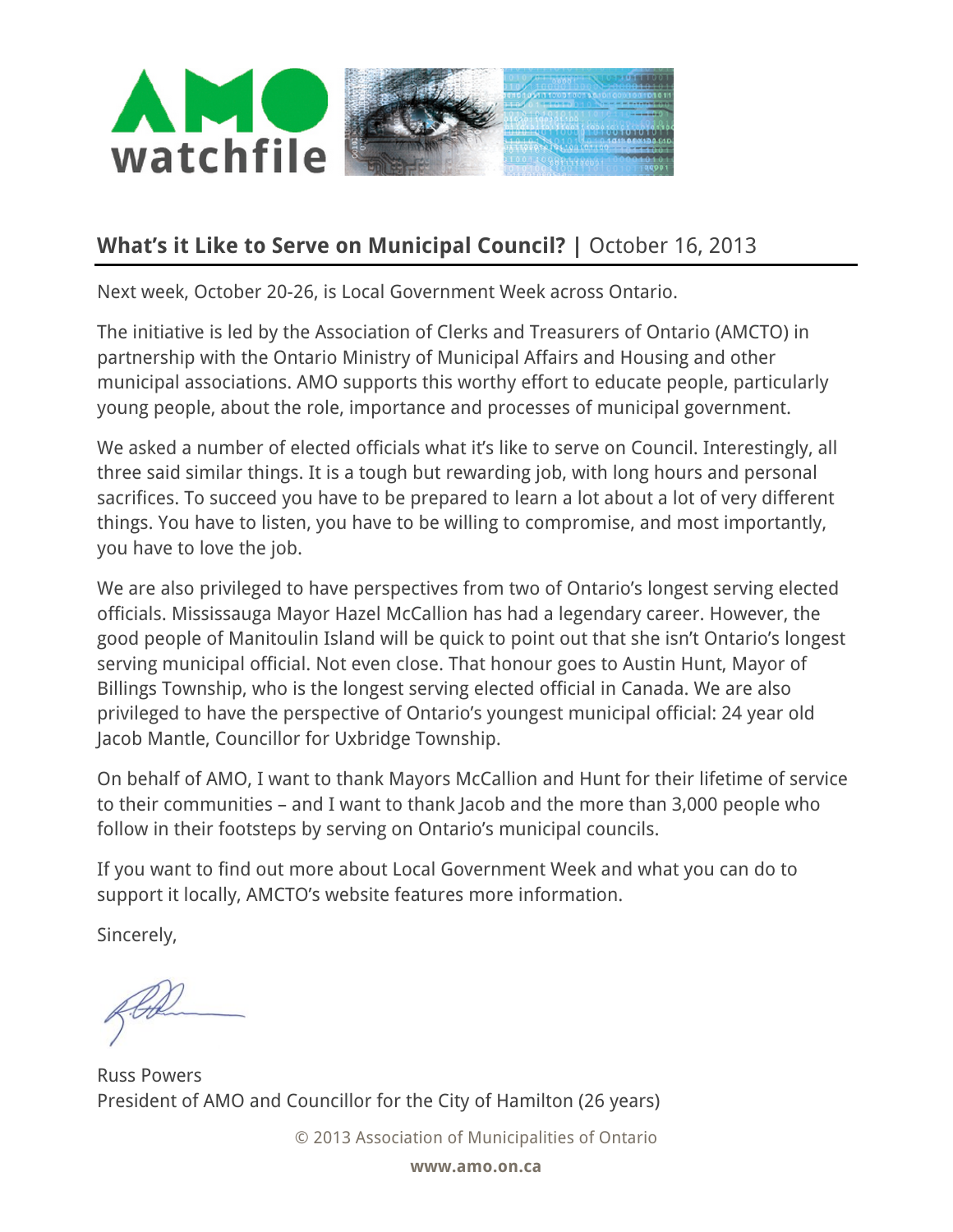

## **Mississauga Mayor Hazel McCallion**

First Elected to Council: 1970 (as Mayor of Streetsville) Years of Service: 43

Mayor McCallion has been recognized internationally as one of the most popular municipal leaders in the world.

"I entered politics with the desire to help others and to make a difference, and it's been a privilege to represent the citizens of

Mississauga for the last 35 years. Being an elected official brings great responsibility, and I'm reminded of the adage, "of whom much is given, much is expected." I tried to do the most with what I have been given for the benefit of my community.

Service in municipal government offers many rewards. You are in a position to truly effect change, to alter people's lives for the better, and to be an advocate for those in need. We meet people of diverse backgrounds and life experiences, and it's good to share ideas with them.

I believe public service is one of the most noble pursuits an individual can undertake and service on Council provides a wonderful opportunity to give back to one's community. However, anyone contemplating public service should do some real soul searching before they throw their hat into the ring. Few people consider the exhaustive time commitment, the impact on one's personal life, whether they have the necessary knowledge and experience for the job, whether they are prepared to make controversial and often unpopular decisions, and whether they are willing to live their lives under constant scrutiny.

To have a successful career as a municipal official, you need to have a genuine desire to help others and to be compassionate. You have to want to make a positive difference. You need to be prepared to take time to listen to all opinions, including opposing views; to adopt a collaborative approach and to build consensus; to show courage and political will, even when faced with dissenters; and ultimately, to be loyal to your constituents.

Public service in and of itself demands sacrifice. Politics is not a 9 to 5 job. Issues and situations don't take holidays. The schedule is hectic and very demanding. The impact on one's personal and family life takes a toll and it requires a great deal of energy and commitment. The public expects, rightly so, that a politician must give 100%, all the time. Giving yourself over to a higher cause for the benefit of others can be challenging, but at the same time it's a great honour."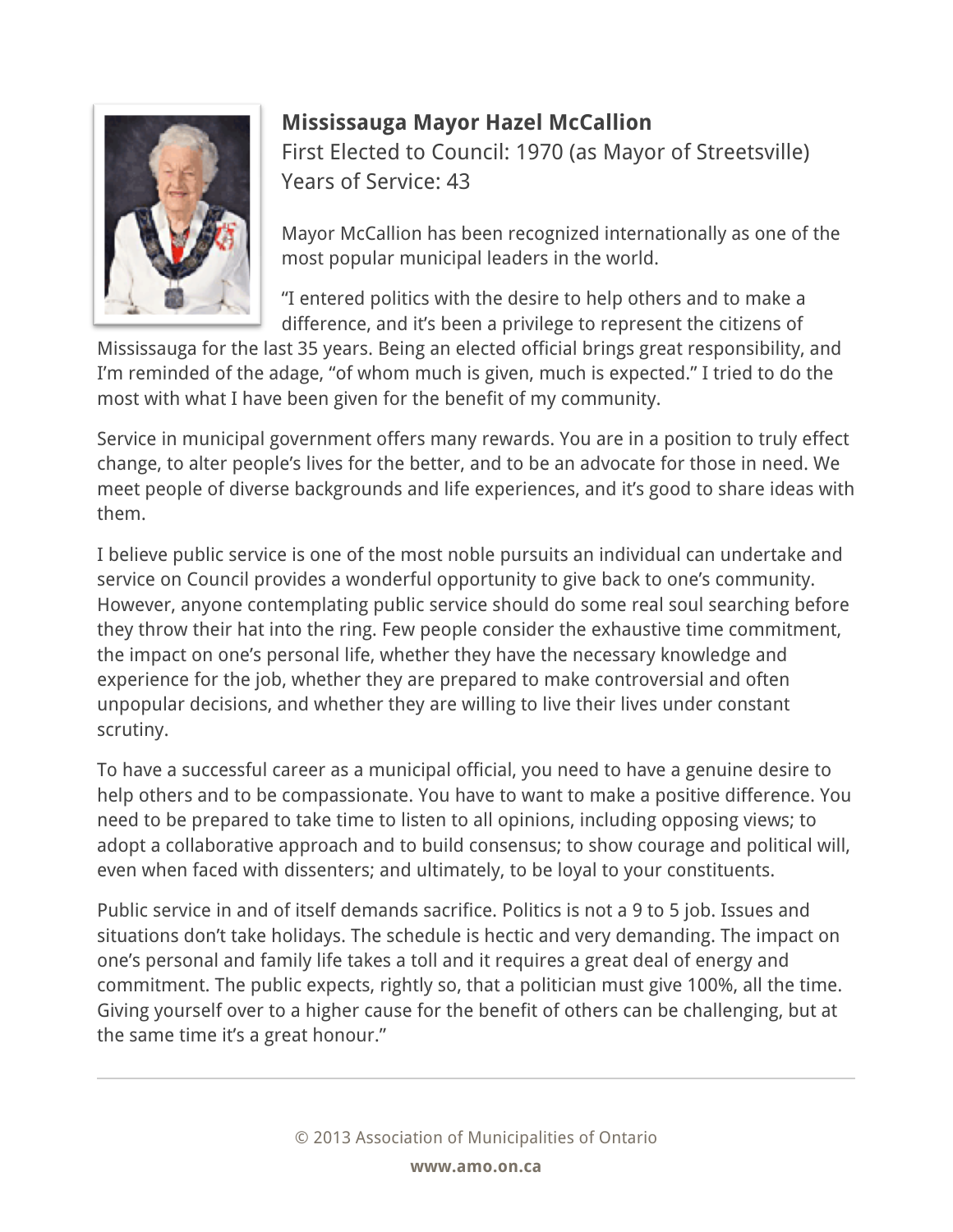

## **Billings Township Mayor Austin Hunt**

First Elected to Council: 1953 Years of Service: 59

Mayor "Aussie" Hunt got his political start as a driver for Lester B. Pearson. His career on Council spans the terms of 11 Canadian Prime Ministers and 10 Ontario Premiers.

"I've spent most of my life on municipal council and it has been extremely rewarding. I started out by filling a vacancy on council when my uncle passed away. People suggested that I fill it, so I did. I didn't serve as Mayor until 1970.

You have to be genuinely interested in serving people and your community to do this – and you have to appreciate that you become the public's complaints department. No matter how well things are going, you are going to get a whole lot of complaints. That is part of the job. It won't change. You have to be able to take these complaints and turn them into solutions that help people. That's the rest of the job.

To be honest, I think that many people enter politics because they want to complain about something. To their credit, they also want to find the solution. You can't really complain about a problem unless you're also prepared to fix it. And there is great satisfaction in making things better for someone, or everyone, in your community.

You also learn that you have to compromise to get things done. I think that can be hard for some people when they start out in politics. Many people get discouraged by that. But in reality, you have to make personal compromises if you want to make progress for your community.

The way things are done has changed a lot over the years. People like to use e-mail and social media now, but I still prefer to use the telephone. The telephone works well when you are trying to get something done.

It can be a tough job. You need to have a thick skin. And you have to put in way more than an eight-hour day. I live very close to the municipal office. That helps a lot.

The job requires you to do a lot of research on the many things that municipalities are responsible for. You have to be truly interested in these things. You have to love it – and you have to want to make things better. It won't work out otherwise.

What you do won't be enough for some people, but at a certain point there is nothing that you can do about that. I sleep soundly at night, knowing that I have done my best with the best of intentions."